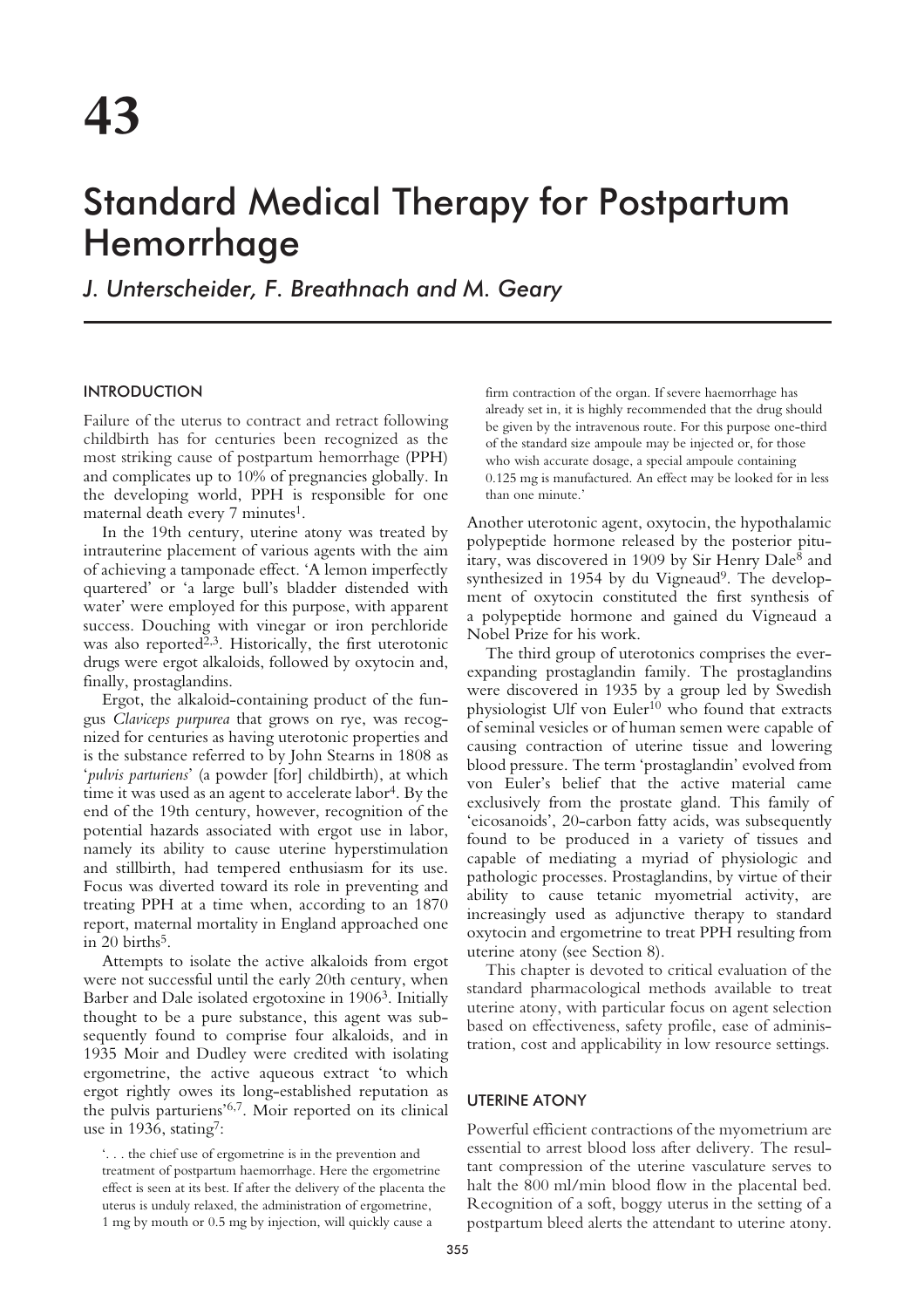The particular contribution that uterine atony makes toward PPH is so well known that a universal reflex action when faced with excessive postpartum bleeding is to induce uterine contraction using bimanual massage. Prompt recognition of this condition and institution of uterotonic therapy will effectively terminate the majority of cases of hemorrhage. Once effective uterine contractility is established, persistent bleeding should prompt the search for retained placental fragments, genital tract trauma or a bleeding diathesis.

Astute risk assessment is crucial in identifying women at increased risk of uterine atony, thereby allowing preventive measures to be instituted and for delivery to take place where transfusion and anesthetic facilities are available. That having been said, one must remember that the majority of parturients with one or more risk factors do not bleed excessively and, conversely, large numbers of women with no risk factors experience true hemorrhage.

The established risk factors associated with uterine atony are outlined in Table 1. It is worth noting that multiparity, hitherto believed to be a significant risk factor, has not emerged as having an association with uterine atony in recent studies $11-\overline{13}$ . Whereas previous PPH confers a 2–4-fold increased risk of hemorrhage compared to that in women without such a history13,14. The presence of leiomyomata may result in more than a two-fold increase in the risk for PPH15.

It is appropriate that women with these predisposing risk factors should deliver in a hospital with adequate facilities to manage PPH. Prophylactic measures include appropriate hospital booking for women at risk and correction of anemia before delivery, active management of the third stage of labor, ensuring the availability of cross-matched blood and access to interventional radiology services and critical care.

**Table 1** Risk factors for uterine atony

| Factors associated with uterine overdistension<br>Multiple pregnancy |
|----------------------------------------------------------------------|
| Polyhydramnios                                                       |
| Fetal macrosomia                                                     |
| Labor-related factors                                                |
| Induction of labor                                                   |
| Prolonged labor                                                      |
| Precipitate labor                                                    |
| Augmented labor                                                      |
| Instrumental delivery                                                |
| Manual removal of placenta                                           |
| Use of uterine relaxants                                             |
| Deep anesthesia (especially halogenated anesthetic agents)           |
| Magnesium sulfate                                                    |
| Nitroglycerin                                                        |
| Intrinsic factors                                                    |
| Previous postpartum hemorrhage                                       |
| Previous cesarean section                                            |
| Antepartum hemorrhage (abruptio or previa)                           |
| Chorioamnionitis                                                     |
| Obesity                                                              |
| Uterine fibroids                                                     |
| $Age > 35$ years                                                     |

Recognizing the risks of pulmonary embolus and alloimmunization associated with blood transfusion, intraoperative cell salvage has recently been introduced into obstetric practice in cases where massive obstetric hemorrhage is anticipated or in the management of patients who decline blood transfusion (see Chapter 72). The fact that uterine atony occurs unpredictably in women with no identifiable predisposing risk factors underpins the need for strict protocols for PPH management to be in place in every unit that provides obstetric care (see Chapters 40 and 41).

## **OXYTOCIN**

With timely and appropriate use of uterotonic therapy, the majority of women with uterine atony can avoid surgical intervention. Stimulation of uterine contraction is usually achieved in the first instance by bimanual uterine massage and the injection of oxytocin (either intramuscularly or intravenously), with or without ergometrine. The mode of action of oxytocin involves stimulation of the upper uterine segment to contract in a rhythmical fashion. Owing to its short plasma half-life (mean 3 min), a continuous intravenous infusion is required in order to maintain the uterus in a contracted state<sup>16</sup>. The usual dose is 40 IU in 500 ml of saline, with the dosage rate adjusted according to response (typical infusion rate 10 IU/h or 2 ml/min). When administered intravenously, the onset of action is almost instantaneous and plateau concentration is achieved after 30 minutes. By contrast, intramuscular administration results in a slower onset of action (3–7 min) but a longer lasting clinical effect (up to 60 min).

Metabolism of oxytocin is via the renal and hepatic routes. Its antidiuretic effect, amounting to 5% of the antidiuretic effect of the endogenous peptide hormone vasopressin, can result in water toxicity, especially if administered in large volumes of electrolyte-free solutions. This degree of water overload can manifest itself with headache, vomiting, drowsiness and convulsions. On the other hand, rapid intravenous bolus administration of undiluted oxytocin results in relaxation of vascular smooth muscle, which can lead to hypotension. The intravenous route is contraindicated in known hypersensitivity or profound hypotension. It is therefore best given intramuscularly or by dilute intravenous infusion. Oxytocin is stable at temperatures up to 25°C, but refrigeration is recommended if stored for extended periods to prolong its shelf-life.

Disadvantages of oxytocin are its short half-life, the requirement for parenteral administration, and the need for refrigeration for storage. The use and re-use of syringes in low resource settings carry the risk of spreading infectious diseases such as HIV and hepatitis. Uniject injection devices have been proposed for some clinical circumstances, whereby 10 IU of oxytocin is administered in prefilled, disposable and non-reusable vials<sup>17</sup>. The long-acting oxytocin analog carbetocin with a more sustained action, similar to that of ergometrine but without its associated side-effects,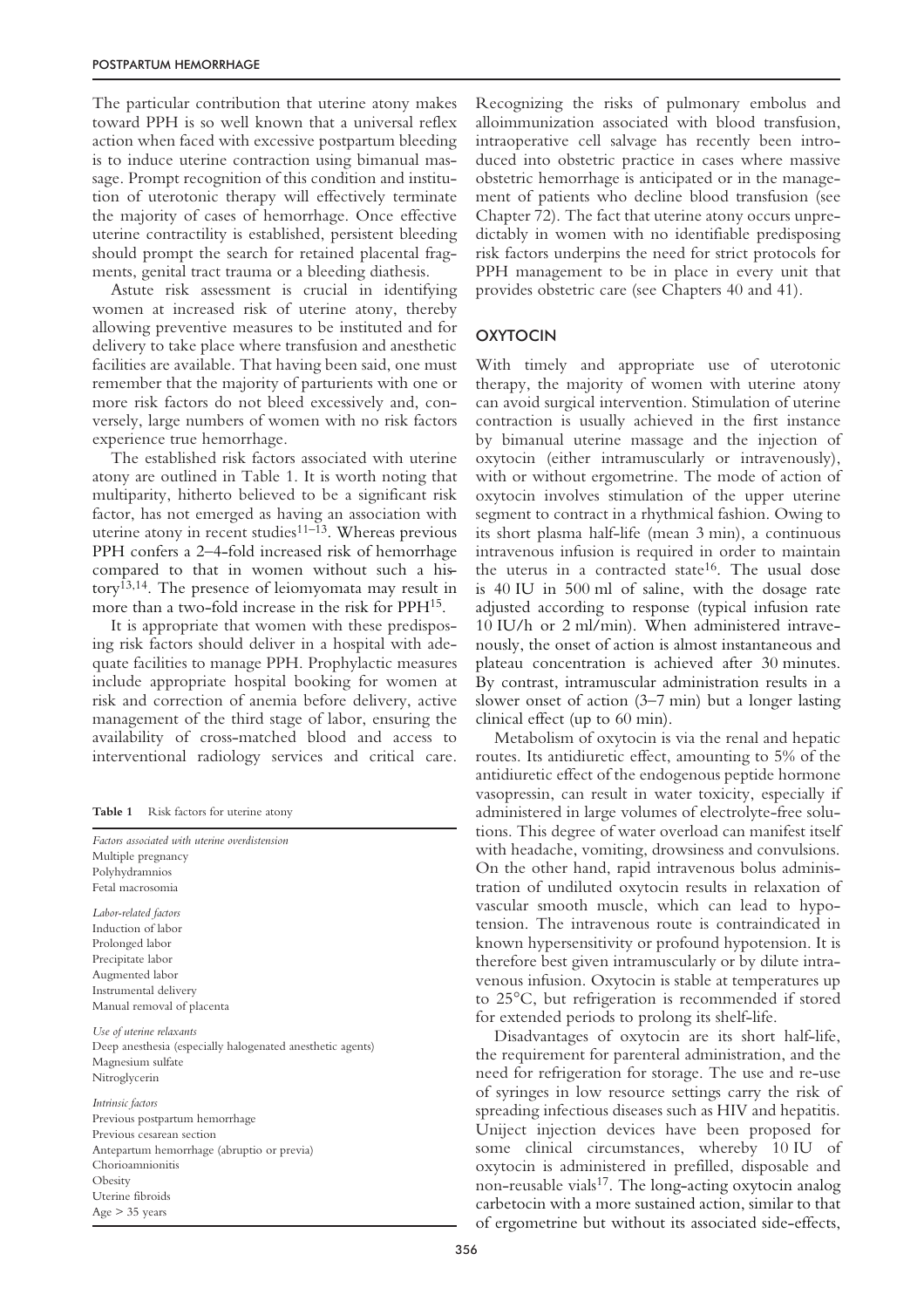may offer advantages over standard oxytocic therapy18. Comparative studies of carbetocin for the prevention of PPH have identified enhanced effectiveness of this analog when compared with an oxytocin infusion $19,20$ (see Chapter 44).

Whether the administration of oxytocin infusion (40 IU/h over 4 hours) after cesarean delivery is beneficial was the subject of the Elective Caesarean Section Syntocinon Infusion Trial (ECSSIT), a multicenter randomized trial. Over 2000 patients, who underwent elective cesarean delivery at term, were randomized to either oxytocin bolus or oxytocin bolus and infusion. Results showed no difference in the occurrence of major hemorrhage between the groups (bolus and infusion 15.7% versus bolus only 16.0%). However, oxytocin infusion was found to be beneficial in patients who were delivered by a junior obstetrician<sup>22</sup>.

## **ERGOMETRINE**

In contrast to oxytocin, the administration of ergometrine results in a sustained tonic uterine contraction via stimulation of myometrial α-adrenergic receptors. Both upper and lower uterine segments are stimulated to contract in a tetanic manner<sup>16</sup>. Intramuscular injection of the standard 0.25 mg dose results in an onset of action of 2–5 min. Metabolism is via the hepatic route, and the mean plasma half-life is 30 min. Nonetheless, the clinical effect of ergometrine persists for approximately 3 h. The co-administration of ergometrine and oxytocin results in a complementary effect, with oxytocin achieving an immediate response and ergometrine a more sustained action.

Common side-effects of ergometrine include nausea, vomiting and dizziness; all are more striking when the intravenous route is used. As a result of its vasoconstrictive effect via stimulation of α-adrenergic receptors, hypertension can occur. Contraindications to the use of ergometrine therefore include hypertension (including pre-eclampsia), heart disease and peripheral vascular disease. If given intravenously, where its effect is almost immediate, it should be administered over 60 s with careful monitoring of pulse and blood pressure. Its heat lability is relevant to the developing world in particular. Ergometrine is both heat and light sensitive, and should be stored at temperatures below 8°C and away from light.

The product Syntometrine® (5 units oxytocin and 0.5 mg ergometrine) combines the rapid onset of oxytocin with the prolonged effect of ergometrine. The mild vasodilatory property of oxytocin may counterbalance the vasopressor effect of ergometrine.

First-line treatment of uterine atony, along with bimanual massage, therefore involves administration of oxytocin or ergometrine as an intramuscular or diluted intravenous bolus, followed by repeat dosage if no effect is observed after 5 min and complemented by continuous intravenous oxytocin infusion. Atony that is refractory to these first-line oxytocics warrants prostaglandin (PG) therapy from a medical point of view, the institution of bimanual massage at the bare *Standard Medical Therapy for Postpartum Hemorrhage*

other modalities mentioned in this text.

## **CARBOPROST**

Carboprost (15-methyl  $PGF2\alpha$ ) acts as a smooth muscle stimulant and is a recognized second-line agent for use in the management of postpartum uterine atony unresponsive to oxytocin or ergometrine. It is an analog of PGF2 $α$  (dinoprost) with a longer duration of action than its parent compound, which is attributed to its resistance to inactivation by oxidation at the 15-position. Available in single-dose vials of 0.25 mg, it may be administered by deep intramuscular injection or, alternatively, by direct intramyometrial injection. The latter route of administration is achieved either under direct vision at cesarean section or transabdominally or transvaginally following vaginal delivery and has the advantage of a significantly quicker onset of action23,24. Peripheral intramuscular injection yields peak plasma concentrations at 15 min in contrast to less than 5 min for the intramyometrial route. Using a 20-gauge spinal needle, intravascular injection can be avoided by pre-injection aspiration, and intramyometrial rather than intracavitary placement of the needle can be confirmed by observing resistance on injection, as described by Bigrigg and colleagues<sup>25</sup>. The dose may be repeated every 15 min up to a maximum cumulative dose of 2 mg (eight doses), although, in reported case series, the majority of patients require no more than one dose.

Reported efficacy is high. Successful arrest of atonic hemorrhage was reported in 13/14 patients by Bigrigg and colleagues<sup>25</sup>. The largest case series to date<sup>24</sup>, by Oleen and Mariano, involved a multicenter surveillance study of 237 cases of PPH refractory to standard oxytocics and reported an efficacy of 88%. The majority of women in this study required a single dose only.

Owing to its vasoconstrictive and bronchoconstrictive effects, carboprost can result in nausea, vomiting, diarrhea, pyrexia and bronchospasm. Contraindications therefore include cardiac and pulmonary disease. The cost of carboprost makes it unsuitable for consideration in low resource settings. Furthermore, it is both light and heat sensitive and must be kept refrigerated at 4°C.

#### **MISOPROSTOL**

Misoprostol is a synthetic analog of prostaglandin E1 which selectively binds to myometrial EP-2/EP-3 prostanoid receptors, thereby promoting uterine contractility. (Its use and clinical efficacy are discussed in Section 6) It is metabolized via the hepatic route. It may be given orally, sublingually, vaginally, rectally or via direct intrauterine placement. The rectal route of administration is associated with a longer onset of action, lower peak levels and a more favorable side-effect profile when compared with the oral or sublingual route. The results of an international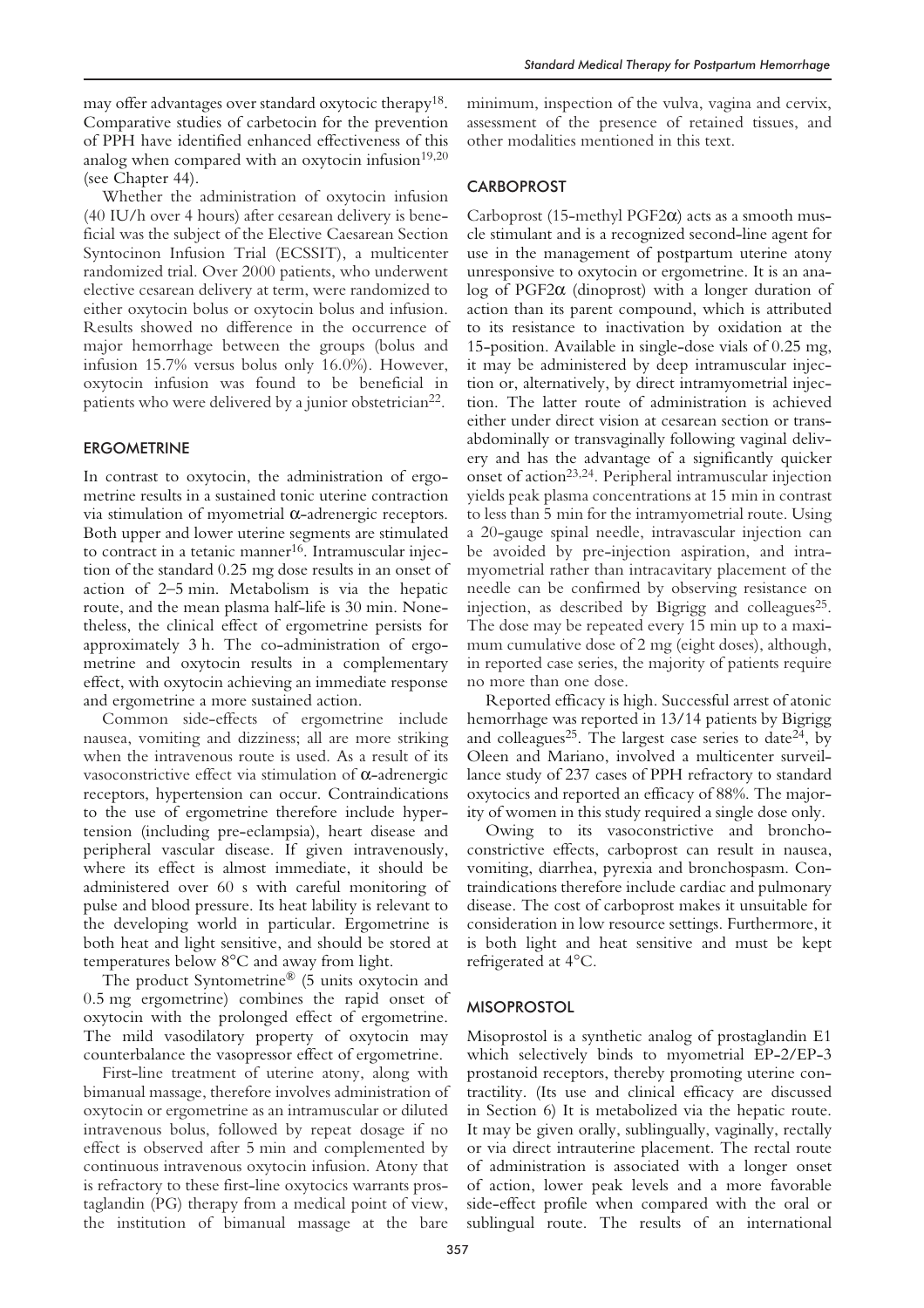multicenter, randomized trial of oral misoprostol as a prophylactic agent for the third stage of labor showed it to be less effective at preventing PPH than parenteral oxytocin26. Fifteen per cent of women in the misoprostol arm required additional uterotonics compared with 11% in the oxytocin group. This may be due to its longer onset of action (20–30 min to achieve peak serum levels compared to 3 min for oxytocin). However, owing to the fact that its more prolonged time interval required to achieve peak serum levels may make it a more suitable agent for protracted uterine bleeding, there is mounting interest in its role as a therapeutic rather than a prophylactic agent.

The use of rectal misoprostol for the treatment of PPH unresponsive to oxytocin and ergometrine was first reported by O'Brien and colleagues<sup>27</sup> in a descriptive study of 14 patients. Sustained uterine contraction was reported in almost all women within 3 min of its administration. However, no control group was included for comparison. A single-blinded, randomized trial of misoprostol 800 µg rectally versus Syntometrine intramuscularly plus oxytocin by intravenous infusion found that misoprostol resulted in cessation of bleeding within 20 min in 30/32 cases (94%) compared to  $21/32$  (66%) for the comparative agents<sup>28</sup>. A Cochrane review supports these findings, suggesting that rectal misoprostol in a dose of 800 µg could be a useful 'first-line' drug for the PPH29.

Although oxytocin is the drug of choice in the management of obstetric hemorrhage, misoprostol is an excellent and widely used alternative when the use of oxytocin is not possible. The latter has the significant advantage of low cost (US\$ 0.10/ tablet), thermostability, long shelf life, light stability and lack of requirement for sterile needles and syringes for administration. The optimal dosage of misoprostol is the subject of ongoing debate (see Chapter 34). Physiological studies have shown uterotonic effects with doses as low as 200 µg. In their systematic review, Hofmeyr *et al*. state that 400 µg misoprostol may be safer than and just as effective as 600 µg for PPH prophylaxis<sup>30</sup>. For treatment, doses lower than 800  $\mu$ g may be as effective. The same review describes that 8/11 maternal deaths occurred in women receiving more than 600 µg misoprostol which raises concern over its safety or the accuracy in ascribing the cause of hemorrhage to atony. Further research needs to address the smallest dose of the drug that is effective and safe.

The need to evaluate the effectiveness of misoprostol is ongoing in settings where other standard uterotonic agents are not available. Recently the community-based distribution of misoprostol has been proposed as a means of reducing maternal mortality rates in regions where home births are prevalent. In many countries, women are currently empowered to self-administer 600 µg misoprostol orally to prevent PPH (see Chapter 42). WHO initially welcomed this approach $31$ , but more recently due to the unresolved concern regarding a possible increase in the risk of maternal mortality concluded that its use should not

be extended to distribution on a community level<sup>32</sup>. There is an urgent need for FIGO and WHO to release a joint statement for the use of misoprostol in developing countries and the circumstances under which it is best used.

Side-effects of misoprostol are mainly gastrointestinal and are dose and route dependent. The commonly reported side-effects of shivering and pyrexia are usually self-regulating and certainly not life threatening. Moreover, shivering occurs commonly even when misoprostol has not been administered. Oral and sublingual routes of administration achieve a higher and quicker maximum plasma concentration than vaginal or rectal administration, which results in higher rates of shivering and high grade fever<sup>33</sup>.

### OTHER PROSTAGLANDINS

Dinoprost (prostaglandin F2 $\alpha$ ) is used via intramyometrial injection at doses of 0.5–1.0 mg with good effect<sup>34</sup>. Low-dose intrauterine infusion via a Foley catheter has also been described, consisting of 20 mg dinoprost in 500 ml saline at 3–4 ml/min for 10 min, then 1 ml/min. Bleeding was arrested in all but one of 18 patients and no adverse outcome was reported. As mentioned earlier, however, this agent has a shorter duration of activity than carboprost and indeed has been unavailable in the US since the 1980s where its withdrawal was attributed to financial considerations.

Prostaglandin E2 (dinoprostone), in spite of its vasodilatory properties, causes smooth muscle contraction in the pregnant uterus, thus making it a potentially suitable uterotonic agent. Its principal indication is in pre-induction cervical priming, but intrauterine placement of dinoprostone has been successfully employed as a treatment for uterine atony35. The vasodilatory effect of dinoprostone, however, renders it unsuitable for use in the hypotensive or hypovolemic patient. It may, however, be of use in women with cardiorespiratory disease in whom carboprost is contraindicated.

Experience with gemeprost, a prostaglandin E1 analog, in pessary formulation delivered directly into the uterine cavity or placed in the posterior vaginal fornix, is largely anecdotal $36-38$ . Its mode of action resembles that of PGF2α. Rectal administration has also been reported. A retrospective series of 14 cases in which rectal gemeprost 1 mg was used for PPH unresponsive to oxytocin and ergometrine reported prompt cessation of bleeding in all cases, with no apparent maternal adverse sequelae39.

## HEMOSTATICS: TRANEXAMIC ACID AND RECOMBINANT ACTIVATED FACTOR VII

The antifibrinolytic agent, tranexamic acid, prevents binding of plasminogen and plasmin to fibrin; as such, it may well have a role in the control of intractable PPH, particularly where coagulation is compromised. A recent review40 suggests that tranexamic acid reduces the amount of blood loss at cesarean and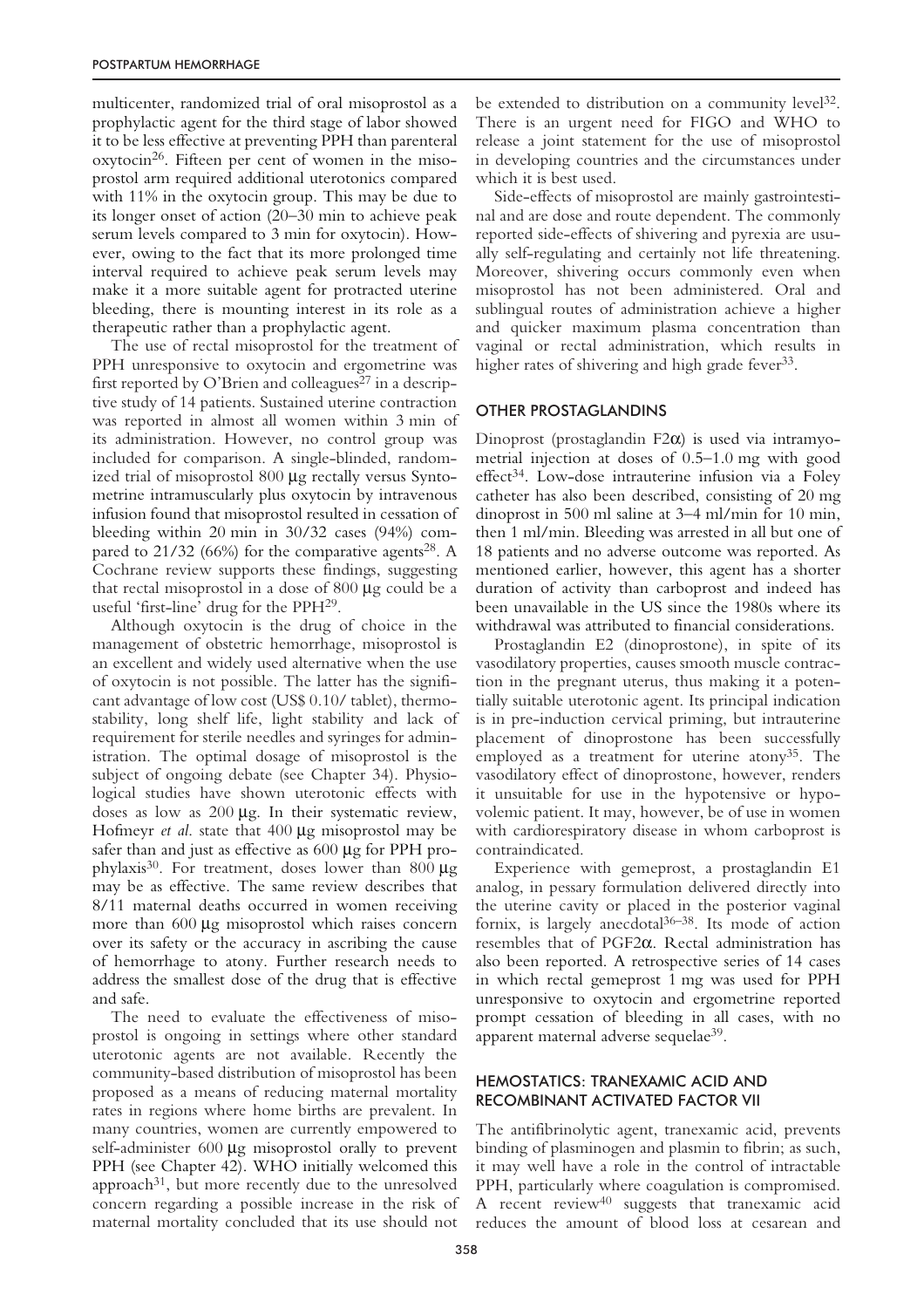| Agent                                                               | Dose                                                                                                               | <b>Cautions</b>                                                                            |
|---------------------------------------------------------------------|--------------------------------------------------------------------------------------------------------------------|--------------------------------------------------------------------------------------------|
| Oxytocin (Pitocin®, Syntocinon®)                                    | 5 or 10 IU im/iv followed by iv infusion of 40 IU in 500 ml<br>crystalloid titrated versus response (e.g. 10 IU/h) | Hypotension if given by rapid iv bolus. Water<br>intoxication with large volume            |
| Ergometrine (Ergonovine®)                                           | $0.25$ mg im/iv                                                                                                    | Contraindicated in hypertensive patients. Can<br>cause nausea/vomiting/dizziness           |
| Carboprost (15-methyl PGF2 $\alpha$ )<br>$(Hemabate^{\mathcal{B}})$ | $0.25$ mg im repeat every 15 min to maximum dose of 2 mg<br>$(8$ doses)                                            | Bronchospasm (caution in patients with asthma,<br>hypertension, cardiorespiratory disease) |
| Dinoprost (PGF2 $\alpha$ )<br>(Prostin $F2\alpha^{\circledast}$ )   | $0.5-1$ mg intramyometrial or 20 mg in 500 ml N/saline<br>infused via Foley catheter into uterine cavity           | Bronchospasm, nausea, vomiting and diarrhea<br>can occur                                   |
| Dinoprostone (Prostin®/Prepidil®)                                   | 2 mg pr 2-hourly                                                                                                   | Hypotension                                                                                |
| Gemeprost (Cervagem®)                                               | $1-2$ mg intrauterine placement/1 mg pr                                                                            | Gastrointestinal disturbance                                                               |
| Misoprostol ( $Cytotec^{\mathcal{B}}$ )                             | $0.6-1$ mg pr/intracavitary<br>$0.6 - 0.8$ mg orally/sublingually                                                  | Gastrointestinal disturbance, shivering, pyrexia                                           |
| Tranexamic acid (Cyclokapron®)                                      | $1$ g 8-hourly iv                                                                                                  | May increase risk of thrombosis                                                            |
| rFVIIa (Novoseven <sup>®</sup> )                                    | $60 - 90 \mu g/kg$ iv                                                                                              | Fever, hypertension                                                                        |

**Table 2** Medical uterotonic therapy

im, intramuscularly; iv, intravenously; pr, per rectum

vaginal deliveries, and reduces the requirement for blood transfusion. Tranexamic acid (1 g) is cheap and appears to be safe and effective in the prevention and management of bleeding during pregnancy. The currently ongoing World Maternal Antifibrinolytic Trial (WOMAN)41, a randomized double-blind placebocontrolled trial, aims to determine the effect of early administration of tranexamic acid on mortality, hysterectomy and other morbidities (surgical interventions, blood transfusion, risk of non-fatal vascular events) in 15,000 women with clinically diagnosed PPH.

The use of recombinant activated factor VII (rFVIIa, Novoseven®) as a hemostatic agent for refractory PPH is described elsewhere in this volume. The mode of action of this agent involves enhancement of the rate of thrombin generation, leading to formation of a fully stabilized fibrin plug that is resistant to premature lysis. Currently, recombinant factor VIIa  $(60-90 \text{ kg/kg})$  is advocated only after failure of other conventional therapies including embolization or conservative surgery, but prior to peripartum hysterectomy42. A recent review of 272 published cases showed that Novoseven arrested or reduced bleeding in 85% of cases<sup>43</sup>. Prospective randomized controlled trials are highly desirable, but may not be forthcoming because of the reluctance of clinicians to enter their patients in such trials. A full discussion can be found in Chapter 50 of this textbook.

#### CONCLUSIONS

Although the decline in the number of deaths from obstetric hemorrhage in the developed world is impressive, the developing world has benefited little from the many medical advances of the past two decades, especially when one considers deaths directly related to PPH. Even in the UK, the 2006–2008 triennial report<sup>44</sup> recorded five maternal deaths from PPH. In 60% of these deaths, there was a concern over substandard care; in particular, routine observation in the postpartum period was lacking, or it was not appreciated that bleeding was occurring. Regular observations of pulse and blood pressure should be

made postdelivery. The use of modified early obstetric warning score (MEOWS) charts should alert caregivers to abnormal trends in hemodynamic measurements that require further action. Obstetricians, midwives and hospital management staff need to be vigilant and ensure that care is optimized through use of regular drills and skills (see Chapter 36) and adherence to national guidelines to further reduce hemor $r$ hage-related maternal deaths<sup>44</sup>. Integral to any protocol on management of PPH will be a stepwise approach to achieving effective uterine contractility.

The successful management of uterine atony depends on staff being thoroughly familiar with the pharmacologic agents available to them with respect to dosage, route of administration and safety profile (Table 2). Application of such protocols achieves a successful reduction in the morbidity associated with PPH45. It is tempting to credit the second- or thirdline agent with successfully controlling a PPH; however, it is certainly plausible that a synergistic effect is observed where a combination of uterotonics is used.

The global quest for an 'ideal' uterotonic agent must take into account the fact that what is applicable in one setting may have no relevance in another. The cost and instability of standard oxytocic drugs are prohibitive in many low resource settings. *Safety and parallel efficacy should therefore suffice as parameters by which an agent such as misoprostol is judged rather than demonstration of clinical superiority over established uterotonics*. There is an urgent need for a consensus statement to be issued by FIGO and WHO to make misoprostol available in communities where home births are prevalent. The self-administration of misoprostol is practiced in many developing countries and may be the single most efficient way to reduce maternal mortality.

#### References

- 1. Potts M, Prata N, Sahin-Hodoglugil NN. Maternal mortality: one death every 7 min. Lancet 2010;375:1762–3
- 2. Davis DD. The Principles and Practice of Obstetric Medicine. London: Rebman, 1896:602
- 3. De Costa C. St Anthony's fire and living ligatures: a short history of ergometrine. Lancet 2002;359:1768–70